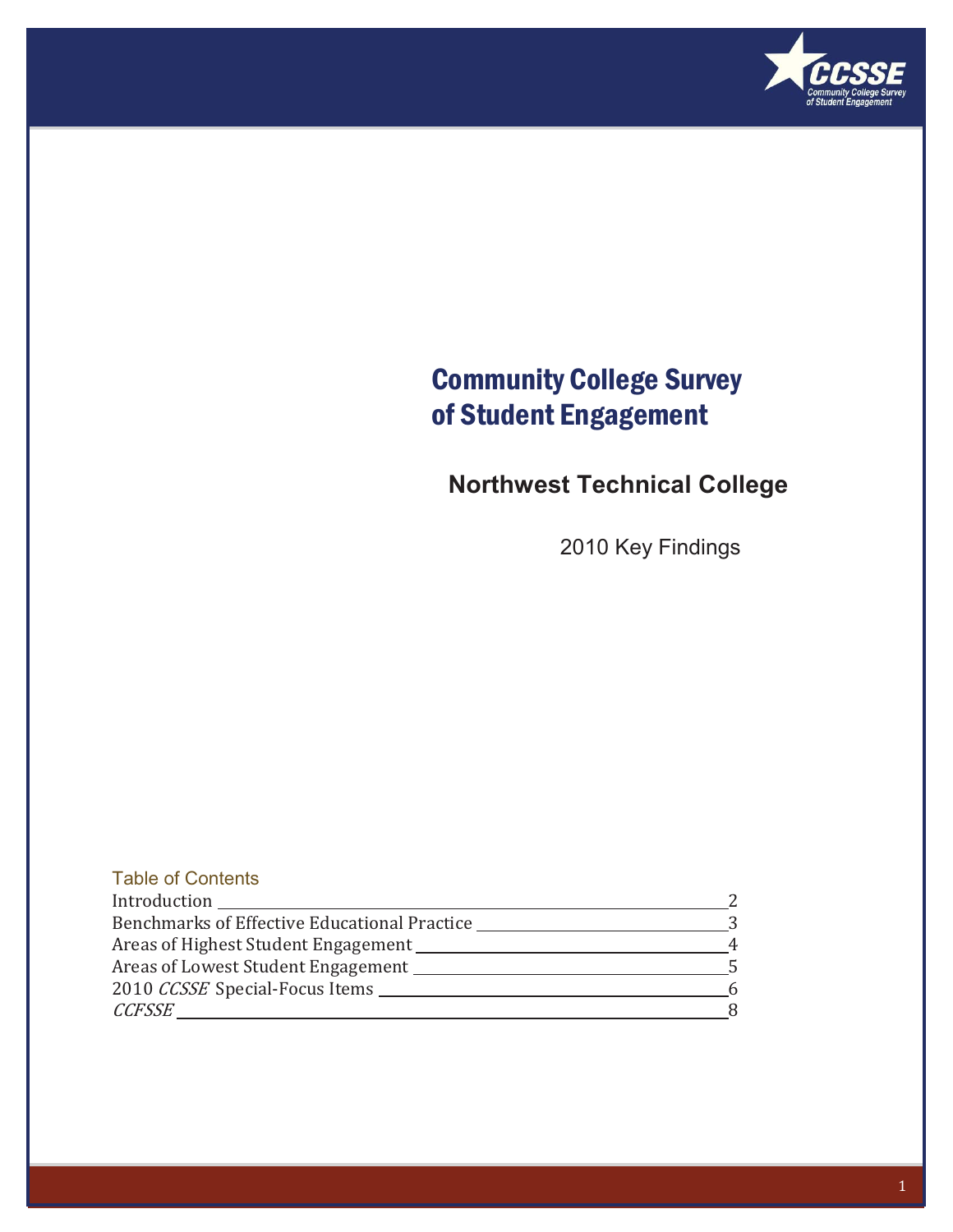

### **Introduction**

This report provides a summary of selected key findings from your institution's administration of the 2010 Community College Survey of Student Engagement (CCSSE). This document provides important information that we hope you can use to stimulate discussion on your campus about how to improve students' experiences at Northwest Technical College.

### **Contents**

- ★ CCSSE benchmarks for Northwest Technical College, the 2010 CCSSE Cohort, and the top performing colleges by benchmark area
- $\star$  A report highlighting your institution's highest- and lowest-performing areas for part-time and full-time students by benchmark
- $\star\,$  Results from the 2010 Special-Focus Items
- $\star\,$  Selected results comparing student and faculty responses from the Community College Faculty Survey of Student Engagement (CCFSSE), if your college elected to participate in the national administration of that survey in spring 2010; if your college did not participate in the faculty survey, this page provides an example of the report your college would have received

### **CCSSE** Online Reporting System

The complete *CCSSE* 2010 results for Northwest Technical College are available via the new *CCSSE* online reporting system (www.ccsse.org). This reporting site offers intuitive, point-and-click access to data and flexibility in creating reports.

### **CCSSE** Resources at www.ccsse.org

- \* Accreditation Tools providing guidance on using student engagement results in the self-study and reaffirmation process
- $\star$  Annotated Bibliography containing interactive survey items linked to annotated lists of related research articles
- $\star$  Communication Tools including customizable templates and discussion guides for sharing survey results
- ★ Focus Group Tools including all the materials needed to plan and conduct student focus groups to add rich qualitative data to your understanding student engagement
- $\star$  Using CCSSE Tools including a CCSSE Course Evaluation Form, an end-of-course evaluation instrument that is aligned with *CCSSE* items on effective educational practice, and a Classroom Observation Form, developed for local use in faculty development and evaluation programs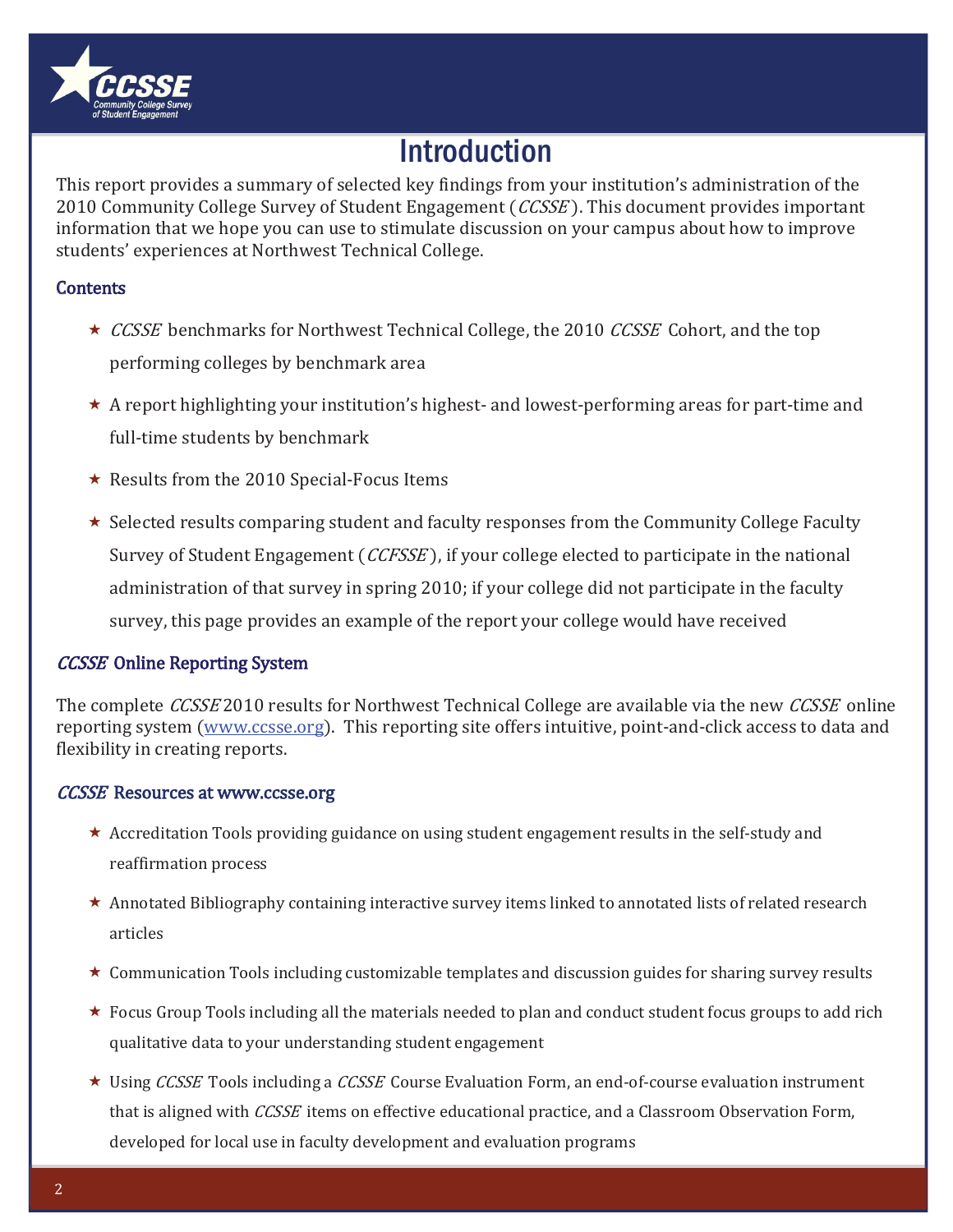

## Benchmarks of Effective Educational Practice Northwest Technical College

The Community College Survey of Student Engagement uses a set of five benchmarks of effective educational practice in community colleges. These benchmarks allow colleges to gauge and monitor their performance in areas that are central to their work. In addition, participating colleges have the opportunity to make appropriate and useful comparisons between their performance and that of other groups of similar colleges.

Community colleges differ significantly—even dramatically—from one another on variables including size, location, resources, enrollment patterns, and student characteristics. It is important to take these differences into account when interpreting benchmark scores—especially when making institutional comparisons. Furthermore, CCSSE has adopted a policy on "Responsible Uses of CCSSE Data," available at www.ccsse.org.

The five benchmarks encompass 38 engagement items from the CCSSE survey that reflect many of the most important aspects of the student experience. These institutional practices and student behaviors are some of the most powerful contributors to effective teaching, and student learning, retention, and attainment. For further information about how the benchmark scores are computed, please visit www.ccsse.org.

*CCSSE* uses a three-year cohort of participating colleges in all of its analyses. The cohort is referred to as the 2010 CCSSE Cohort (2008 - 2010) throughout all reports.

#### **CCSSE Benchmarks**

- \* Active and Collaborative Learning. Students learn more when they are actively involved in their education and have opportunities to think about and apply what they are learning in different settings. Through collaborating with others to solve problems or master challenging content, students develop valuable skills that prepare them to deal with real-life situations and problems.
- ★ Student Effort. Students' own behaviors contribute significantly to their learning and the likelihood that they will successfully attain their educational goals.
- \* Academic Challenge. Challenging intellectual and creative work is central to student learning and collegiate quality. These survey items address the nature and amount of assigned academic work, the complexity of cognitive tasks presented to students, and the rigor of examinations used to evaluate student performance.
- $\star$  Student-Faculty Interaction. In general, the more contact students have with their teachers, the more likely they are to learn effectively and to persist toward achievement of their educational goals. Through such interactions, faculty members become role models, mentors, and guides for continuous, lifelong learning.
- $\star$  Support for Learners. Students perform better and are more satisfied at colleges that provide important support services, cultivate positive relationships among groups on campus, and demonstrate commitment to their success.



Note: Benchmark scores are standardized so that all *CCSSE* Cohort respondents have a mean of 50 and standard deviation of 25. \* Top performing colleges are those that scored in the top ten percent by benchmark.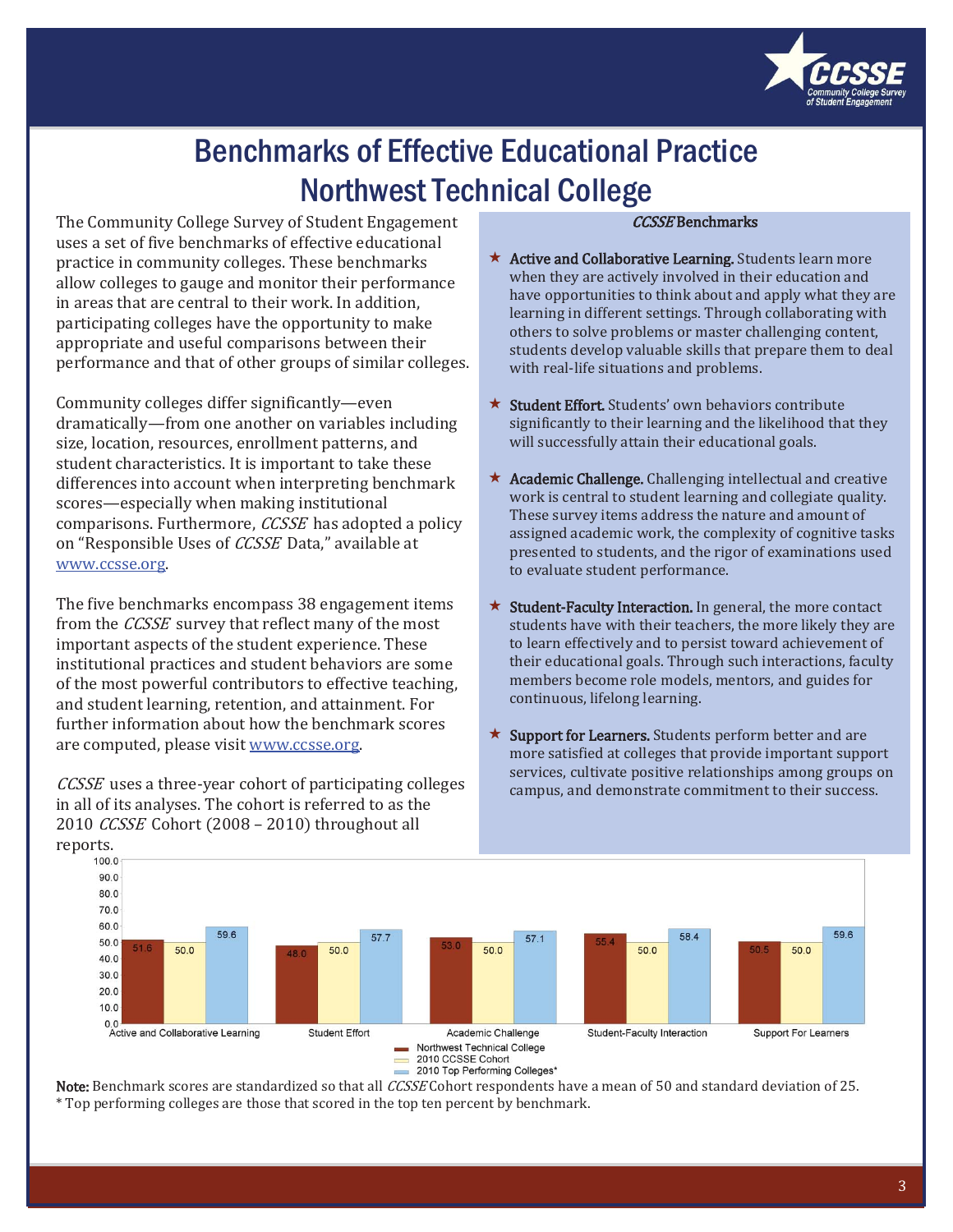

## Areas of Highest Student Engagement Northwest Technical College

Benchmark scores provide a manageable starting point for reviewing and understanding CCSSE data. One way to dig deeper into the benchmark scores is to analyze the items contributing to the overall benchmark score and to disaggregate the data. This section features the five items on which part-time and full-time students scored highest and the five items on which they scored lowest in comparison to the 2010 CCSSE Cohort.

The items below reflect the largest differences (in mean scores) between Northwest Technical College and the 2010 CCSSE Cohort. However, they may not be the most important to institutional mission or current program or policy goals. It is important to review the college's 2010 CCSSE Institutional Report for additional results of particular interest.

| <b>Item Number</b>        | <b>Benchmark</b>                   | Item                                                                                                                         |
|---------------------------|------------------------------------|------------------------------------------------------------------------------------------------------------------------------|
| <b>Part-Time Students</b> |                                    |                                                                                                                              |
| 10a                       | Student Effort                     | Preparing for class (studying, reading, writing, rehearsing, doing homework, or<br>other activities related to your program) |
| 13e1                      | Student Effort                     | Frequency: Skill labs (writing, math, etc.)                                                                                  |
| 4g                        | Active and Collaborative Learning  | Worked with classmates outside of class to prepare class assignments                                                         |
| 4k                        | <b>Student-Faculty Interaction</b> | Used email to communicate with an instructor                                                                                 |
| 4 <sub>m</sub>            | <b>Student-Faculty Interaction</b> | Talked about career plans with an instructor or advisor                                                                      |
| <b>Full-Time Students</b> |                                    |                                                                                                                              |
| 4f                        | Active and Collaborative Learning  | Worked with other students on projects during class                                                                          |
| 4g                        | Active and Collaborative Learning  | Worked with classmates outside of class to prepare class assignments                                                         |
| 4q                        | Student-Faculty Interaction        | Worked with instructors on activities other than coursework                                                                  |
| 5f                        | Academic Challenge                 | Using information you have read or heard to perform a new skill.                                                             |
| 6а                        | Academic Challenge                 | Number of assigned textbooks, manuals, books, or book-length packs of course<br>readings                                     |

For instance, a greater percentage of your part-time students (16.4%), compared to other part-time students in the Cohort, responded at least '11-20' hours on item 10a.



This figure, based on the table above, displays the percentage difference on items in which your students compared most favorably with those in the CCSSE Cohort. Notes on page 5 indicate how the frequencies were aggregated.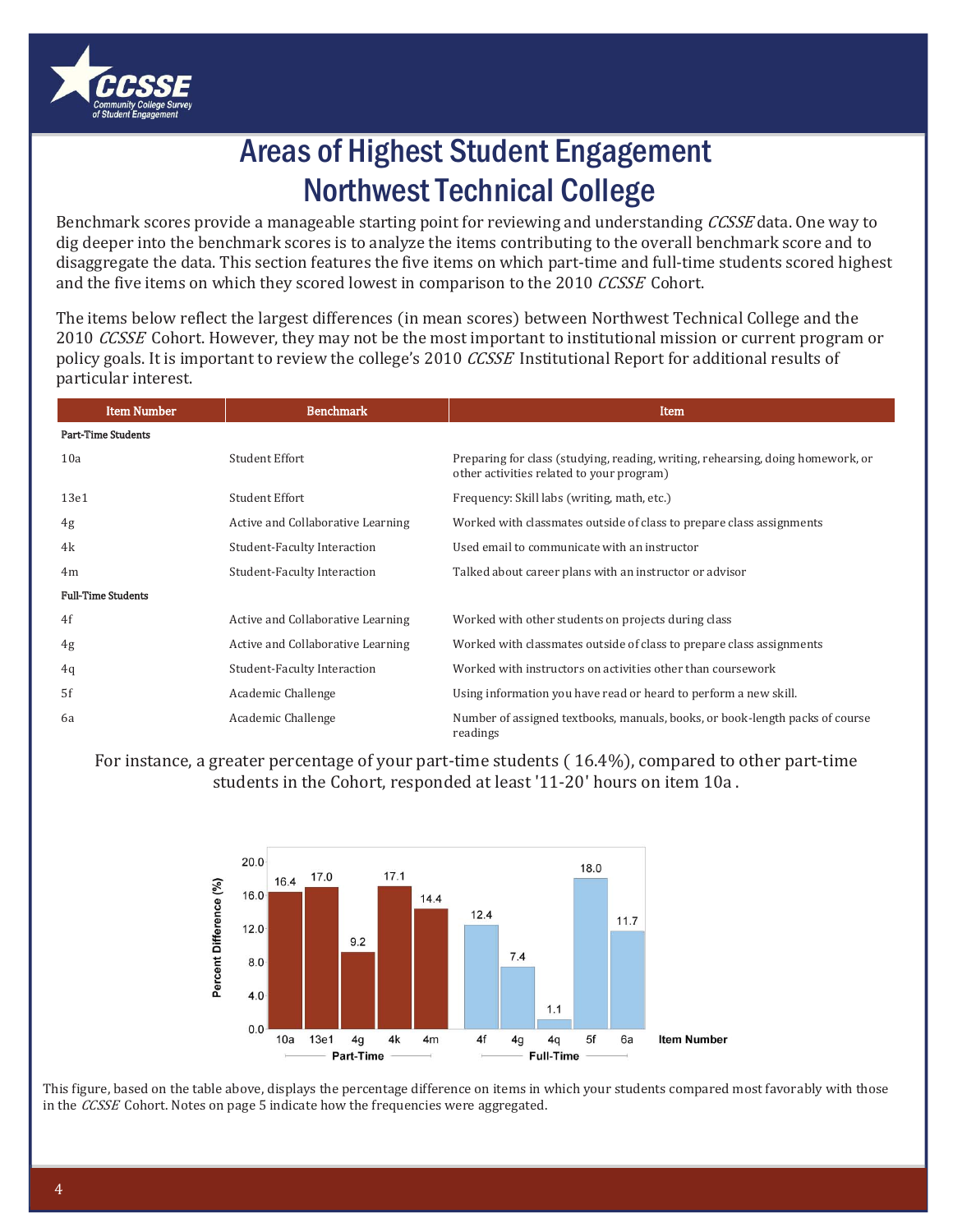

### Areas of Lowest Student Engagement Northwest Technical College

| <b>Item Number</b>        | <b>Benchmark</b>                  | Item                                                                                                                       |
|---------------------------|-----------------------------------|----------------------------------------------------------------------------------------------------------------------------|
| <b>Part-Time Students</b> |                                   |                                                                                                                            |
| 13 <sub>b1</sub>          | Support for Learners              | Frequency: Career counseling                                                                                               |
| 4i                        | Active and Collaborative Learning | Participated in a community-based project as a part of a regular course                                                    |
| 4r                        | Active and Collaborative Learning | Discussed ideas from your readings or classes with others outside of class<br>(students, family members, co-workers, etc.) |
| 5 <sub>b</sub>            | Academic Challenge                | Analyzing the basic elements of an idea, experience, or theory                                                             |
| 6 <sub>b</sub>            | <b>Student Effort</b>             | Number of books read on your own (not assigned) for personal enjoyment or<br>academic enrichment                           |
| <b>Full-Time Students</b> |                                   |                                                                                                                            |
| 13 <sub>b1</sub>          | Support for Learners              | Frequency: Career counseling                                                                                               |
| 13h1                      | <b>Student Effort</b>             | Frequency: Computer lab                                                                                                    |
| 4b                        | Active and Collaborative Learning | Made a class presentation                                                                                                  |
| 4c                        | Student Effort                    | Prepared two or more drafts of a paper or assignment before turning it in                                                  |
| 6 <sub>b</sub>            | Student Effort                    | Number of books read on your own (not assigned) for personal enjoyment or<br>academic enrichment                           |

For instance, a lower percentage of your part-time students (-2.8%), compared to other part-time students in the Cohort, responded 'Sometimes' or 'Often' on item 13b1.



This figure, based on the table above, displays the percentage difference on items in which your students compared least favorably with those in the *CCSSE* Cohort. Notes below indicate how the frequencies were aggregated.

#### Notes:

For item 4, 'Often' and 'Very Often' responses were combined.

For items 5 and 9, 'Quite a bit' and 'Very Much' responses were combined.

For item 6, responses indicating at least 'Between 5 and 10' were combined.

For item 7, responses where examinations were rated at least '5' on the 1 - 7 challenge scale were combined.

For item 10, responses indicating at least '11-20' hours were combined.

For item 13, 'Sometimes' and 'Often' responses were combined.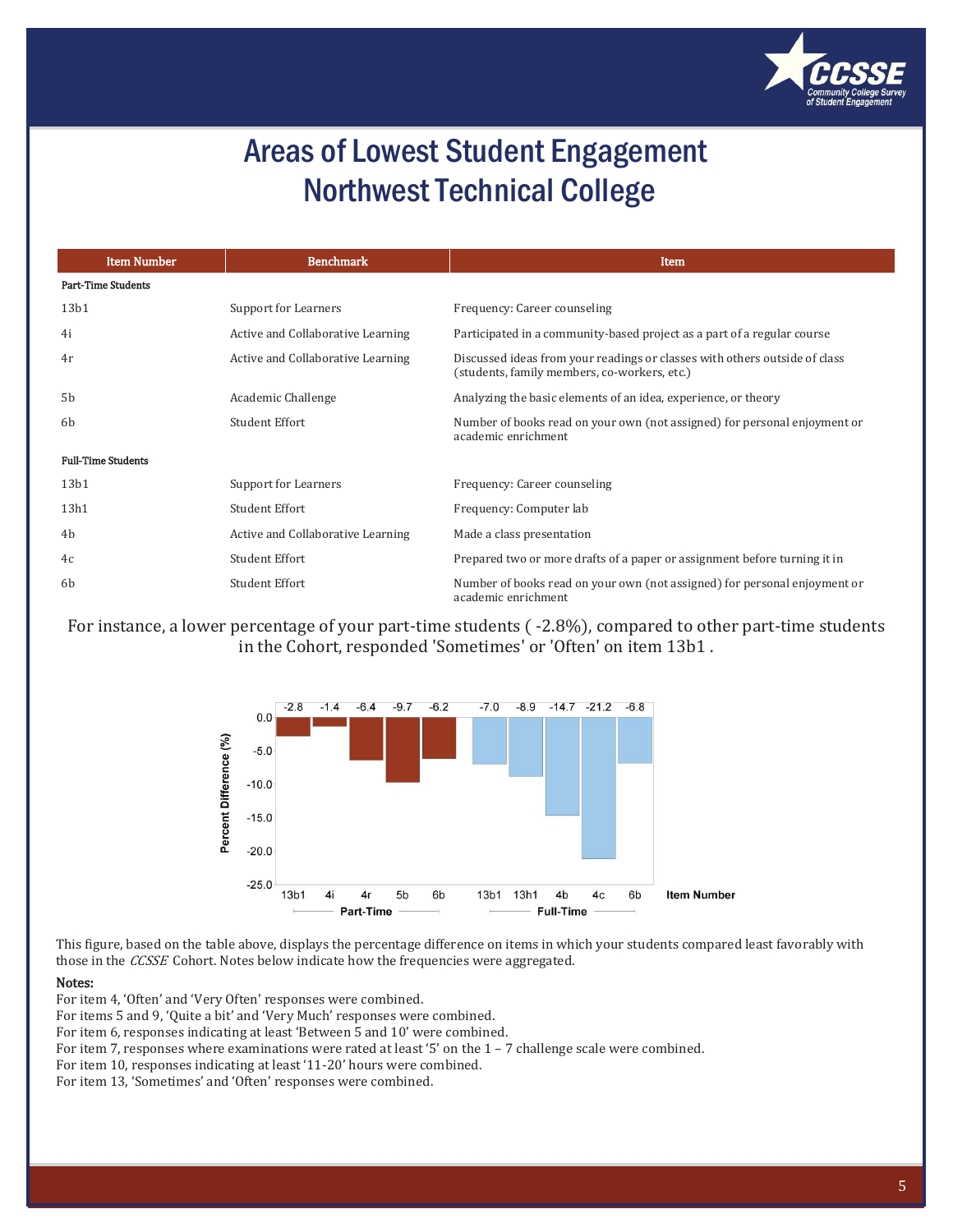

# 2010 CCSSE Special-Focus Items **Northwest Technical College**

CCSSE has established a regular feature that allows participating colleges and researchers to delve more fully into areas of student experience and institutional performance that are related to student success. Because the Center's 2010 national report will focus on strengthening student engagement in the classroom, the five 2010 Special-Focus Items elicited new information about students' educational experiences associated with "deep learning"experiences, for example, that help to integrate ideas, broaden or change perspectives, and promote reflection and self-criticism.

Of all 2010 CCSSE respondents, 42% report including diverse perspectives (different races, religions, genders, political beliefs, etc.) in class discussions or assignments 'very often' or 'often,' while 21% indicated 'never' having such experiences. Responses from students at your institution are provided below. For a complete frequency distribution report, please visit www.ccsse.org.

In your experience at this college during the current school year, about how often have you put together ideas or concepts from different courses when completing assignments or during class discussions?



In your experience at this college during the current school year, about how often have you included diverse perspectives (different races, religions, genders, political beliefs, etc.) in class discussions or assignments?



Very Often Often Sometimes

Never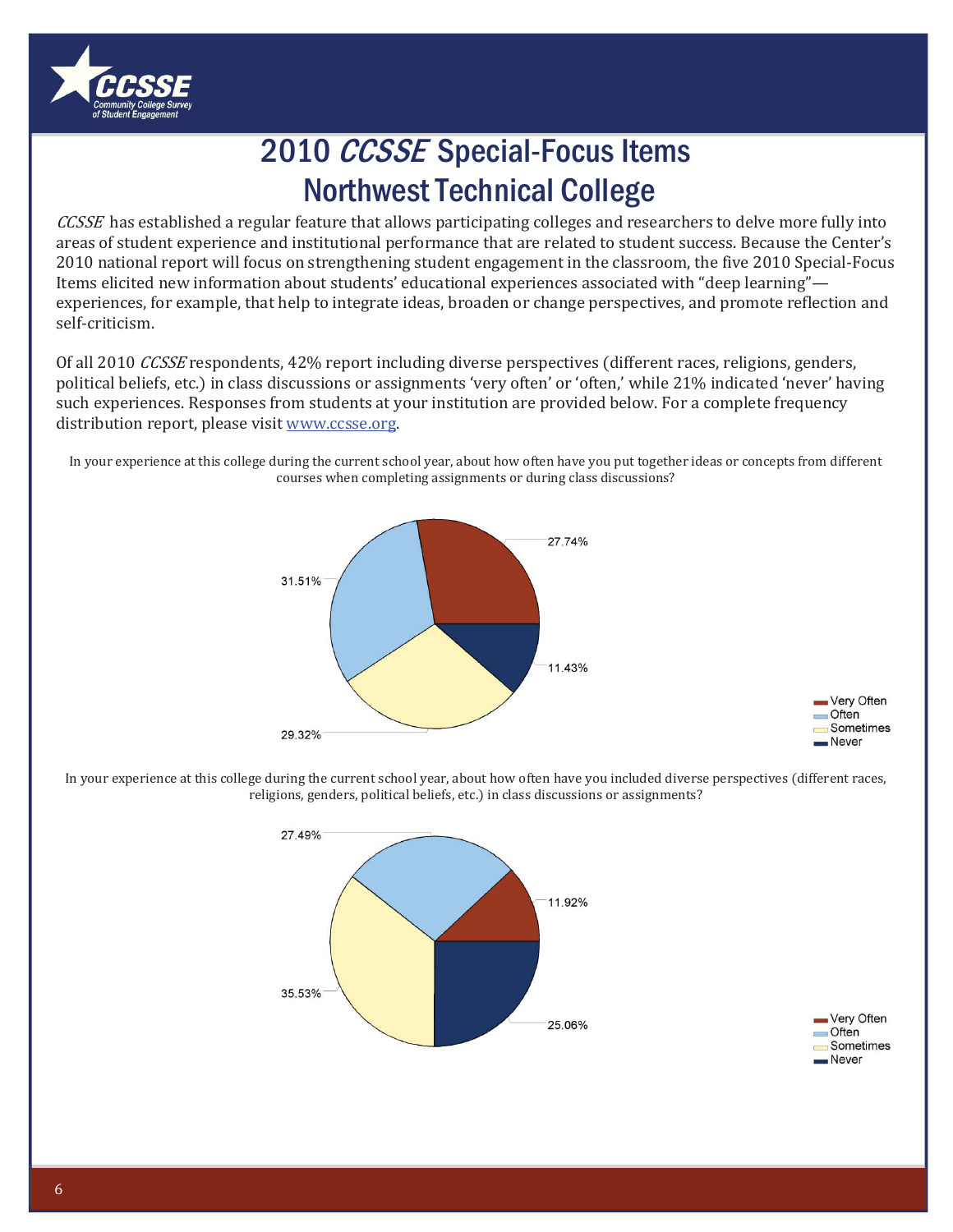

In your experience at this college during the current school year, about how often have you examined the strengths and weaknesses of your own views on a topic or issue?



In your experience at this college during the current school year, about how often have you tried to better understand someone else's views by imagining how an issue looks from his or her perspective?



In your experience at this college during the current school year, about how often have you learned something that changed your viewpoint about an issue or concept?